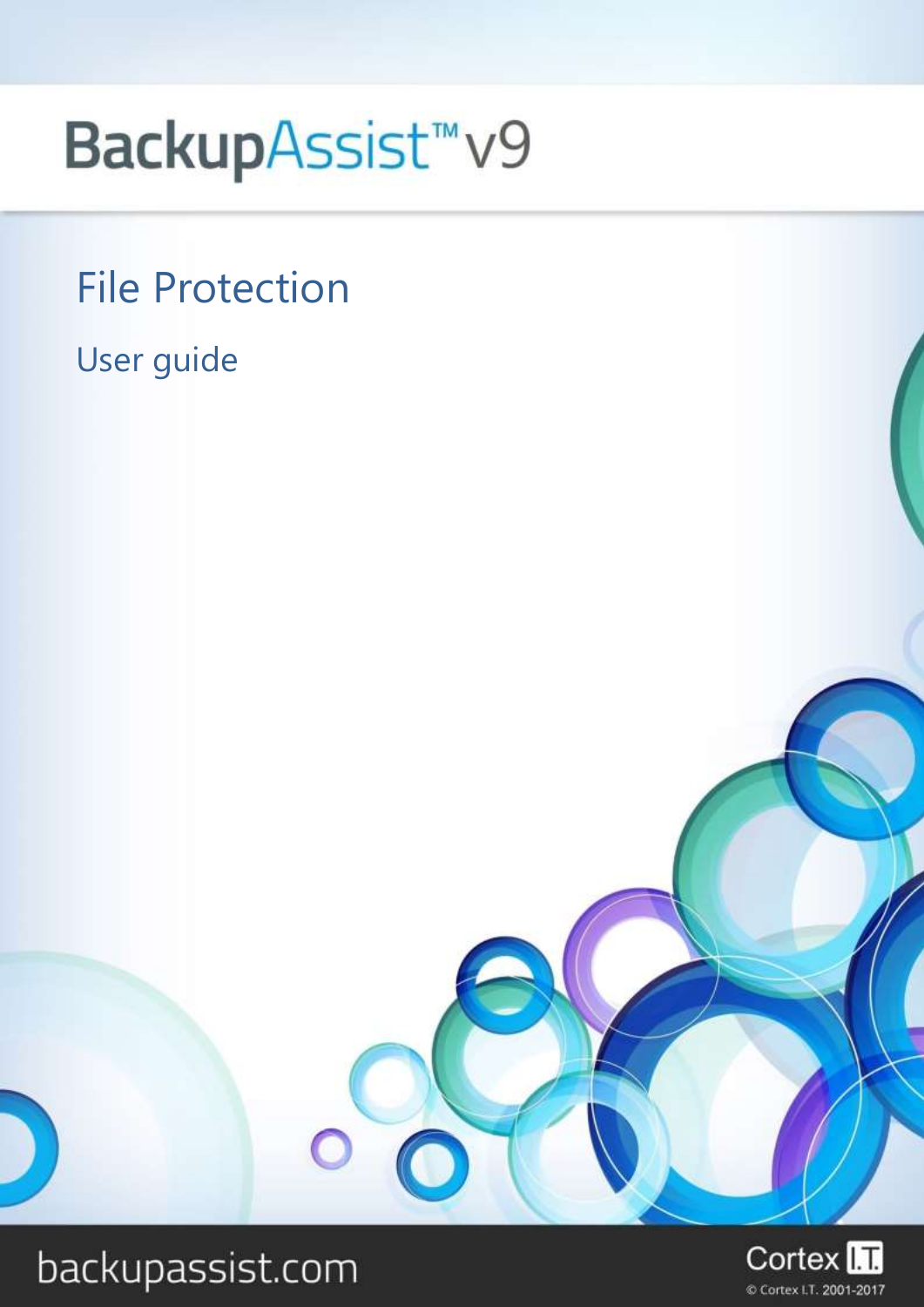# **Contents**

| $\mathbf{1}$ . |  |
|----------------|--|
|                |  |
|                |  |
|                |  |
|                |  |
|                |  |
| 2.             |  |
|                |  |
|                |  |
| 3.             |  |
|                |  |
|                |  |
|                |  |
|                |  |
| 4.             |  |
| 5.             |  |
| 6.             |  |
|                |  |
|                |  |
|                |  |
|                |  |
| 7.             |  |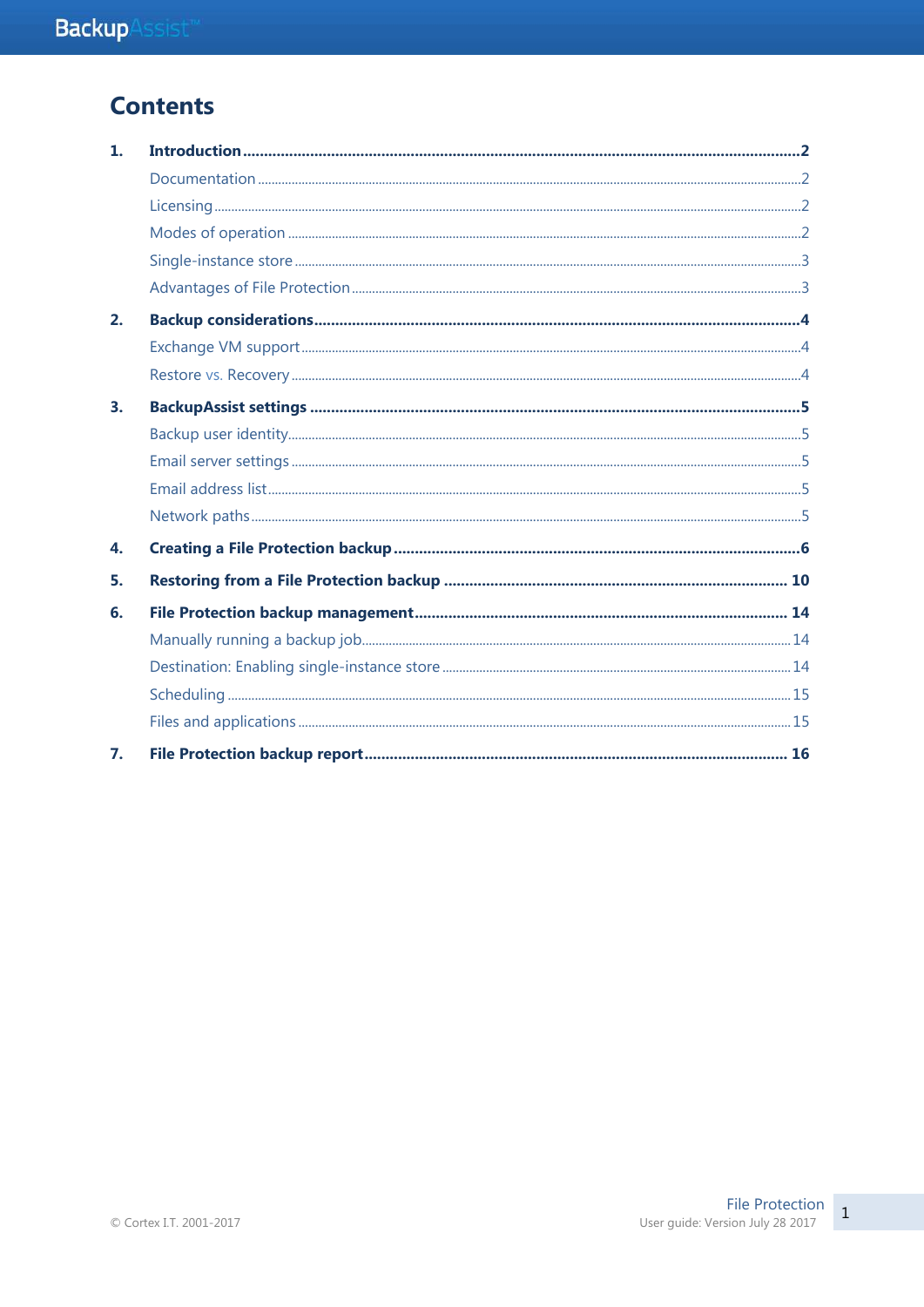# 1. Introduction



BackupAssist File Protection is a feature for administrators who want a powerful, yet simple, file backup solution out-ofthe-box. File Protection can be configured in minutes to create scheduled backup jobs without the need for complex scripts or settings.

File Protection backups replicate data to backup media and can take advantage of technologies such as *data encryption*, *backup-with-history replication* and *single-instance store*. File Protection can be used with other BackupAssist technologies, such as System Protection and RecoverAssist, for a complete data protection and data recovery solution.

### Documentation

This user guide provides a comprehensive guide to BackupAssist File Protection and can be used in conjunction with other BackupAssist guides.

- For information on backing up files over the internet see the [File Protection with Rsync user guide](http://www.backupassist.com/education/v9/backupassist/rsync-protection-guide.html)
- For information on the BackupAssist Backup tab, see the [Backup Tab user guide.](http://www.backupassist.com/education/v9/backupassist/backup-tab-guide.html)
- For information on the BackupAssist Restore tab, see the [Restore Tab user guide](http://www.backupassist.com/education/v9/backupassist/restore-tab-guide.html)
- For information on the Settings Recover tab, see the [Settings Tab user guide](http://www.backupassist.com/education/v9/backupassist/settings-tab-guide.html)

# **Licensing**

File Protection is a standard feature included with the BackupAssist license. To back up data across the internet with Rsync requires the *Offsite Backups Add-on* license, once the initial trial period has expired. Please contact your local BackupAssist reseller or distributor for pricing information, or visit [www.BackupAssist.com.](http://www.backupassist.com/)

For instructions on how to activate / deactivate license keys, visit our [Licensing BackupAssist page.](http://www.backupassist.com/education/v9/backupassist/backupassist-licensing-guide.html)

# Modes of operation

File Protection offers two modes of operation: mirror and backup-with-history. For backups to removable media, the mode can be selected at the *Set up Destination* step when a backup job is created. For other media types, the mode is defined by the *schedule* selected in the *schedule* step.

#### **Mirror mode**

The Mirror mode creates an exact replica of your files and folders (as the data appeared at the time of the backup). Only one backup will be stored at any one time, with no history available. This mode is useful for situations where a primary drive or a server needs to be replaced quickly.

#### **Backup-with-history mode**

The *Backup-with-history* mode creates a new set of backup data in a uniquely named folder each time a backup job runs. Backups created using this mode are useful for maintaining version history over a long period of time. For backup jobs to disk-based destinations, you can even configure backup storage options to make sure that disk space on the backup destination is properly utilized.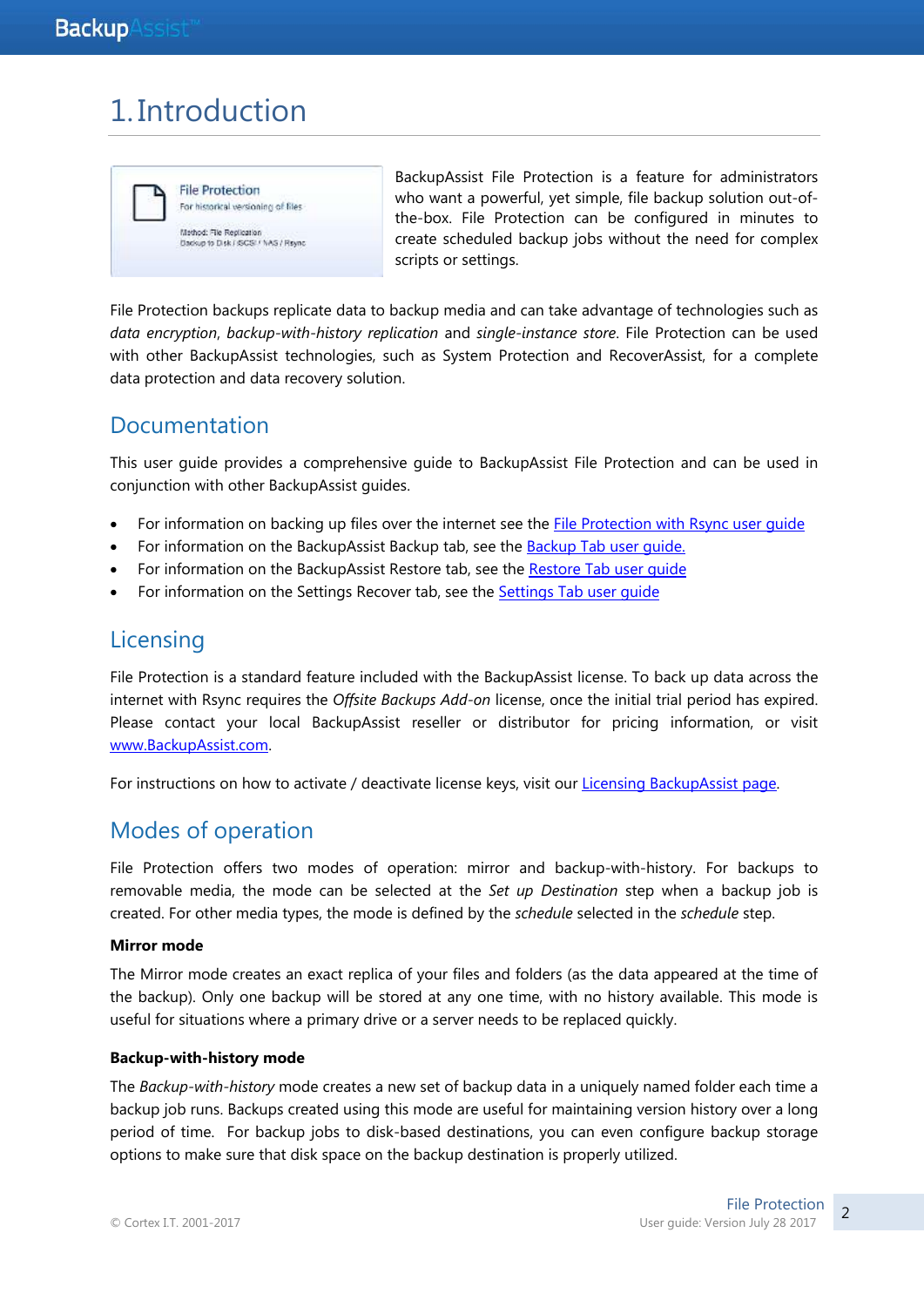### Single-instance store

BackupAssist's File Protection includes a powerful replication technology called single-instance store. With single-instance store enabled, only one unique copy of each file is stored on your backup device. Single-instance store backups are similar to incremental backups, because only new or modified files are actually copied to your backup device each time a backup runs. This saves time and disk space.

The single-instance store process is completely transparent. If no previous backup exists on the backup device, BackupAssist will perform a full backup of the selected data. For subsequent backups, only new or modified files will be backed up, but a new and complete backup set will appear on your backup device. This backup takes no more space than the new and modified files that were copied there.

If you view the backup destination, it will look as if a full backup was performed – refer to the backup report to confirm if a single-instance store is working correctly.

**Important**: File Protection backups cannot use single-instance store when the backup is saved on a ReFS formatted destination. This means all of the data will be backed up each time the backup job runs.

# Advantages of File Protection

This section looks at the advantages of File Protection over traditional file replication methods.

**No scripting required:** Easily set up basic mirroring backups for important files, or comprehensive archival backups with hundreds of days of backup history to restore from.

**Fully automated scheduling:** Backup jobs are automated with BackupAssist's one-click scheduler. The scheduler provides a selection of pre-configured, customizable backup schemes to choose from.

**Fully automated monitoring:** You will receive an automated email report after each backup job to inform you of the backup's success or failure.

**Multiple restore points**: Create a series of mirror backups on your backup device, one for each day. To restore, simply copy the files back to the relevant folder or use the Integrated Restore Console.

**Volume Shadow Copy Service support:** BackupAssist is a VSS-aware application, so File Protection backups can detect VSS applications such as Exchange, SQL, Hyper-V and SharePoint.

**Preserve certain NTFS attributes:** A File Protection backup is able to preserve certain NTFS file attributes, set on the original source files. If you want to maintain NTFS file attributes we recommend you choose a backup destination formatted in NTFS. Preservation of NTFS attributes is enabled by default on destinations that support it.

| File attributes at destination     | Preserved? |
|------------------------------------|------------|
| Windows File Attributes            |            |
| Creation time                      |            |
| Last modified time                 |            |
| NTFS security (ACLs)               | ✓∗         |
| NTFS alternate data streams (ADSs) |            |

\* Excludes Linux destinations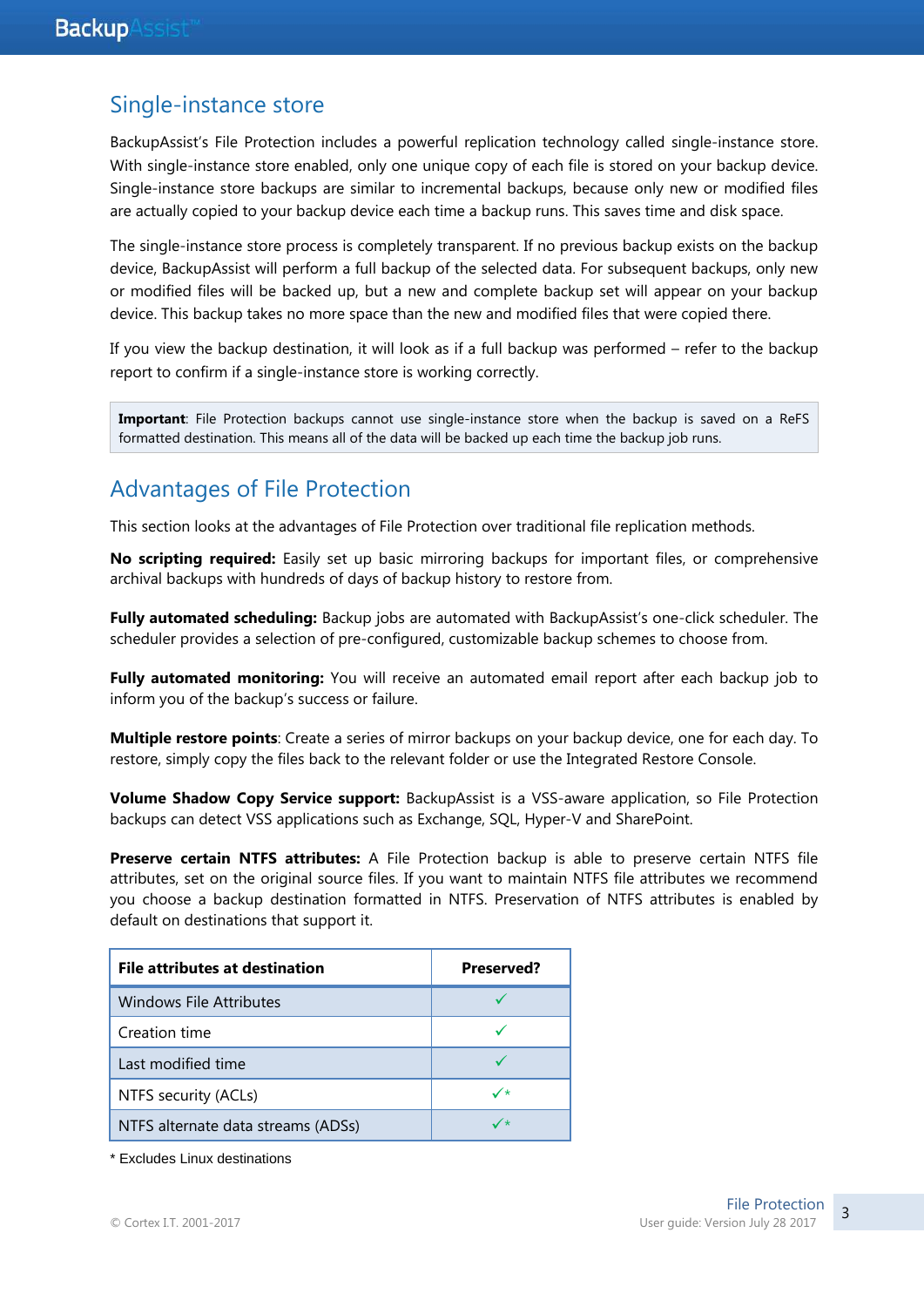# 2.Backup considerations



Before creating a backup job, it is important to understand what backup and restore options are available. This section provides guidance on some key considerations.

### <span id="page-4-0"></span>Exchange VM support

When backing up a Hyper-V guest with an Exchange Server, enter the authentication information for that guest into the **Exchange VM Detection** tab on the **Selection** screen when you create the job. With these credentials, BackupAssist can detect what guests have an Exchange Server, and list the EDB file available for each guest when you perform a restore using the Exchange Granular Restore console.

| <b>Backup</b>   |                                                             |                                                        |                                                                                                                                                                                                                                                           |                                                                                                    | <b>Help</b> | 2 |
|-----------------|-------------------------------------------------------------|--------------------------------------------------------|-----------------------------------------------------------------------------------------------------------------------------------------------------------------------------------------------------------------------------------------------------------|----------------------------------------------------------------------------------------------------|-------------|---|
|                 | <b>C</b> Home                                               | New<br>Manage                                          | <b>Monitor</b>                                                                                                                                                                                                                                            | Reports                                                                                            |             |   |
| IJ              |                                                             | File Protection Wizard<br>What do you want to back up? |                                                                                                                                                                                                                                                           |                                                                                                    |             |   |
| Backup          | <b>Selections</b>                                           | <b>Fies and Applications</b>                           | Exchange VM Detection                                                                                                                                                                                                                                     |                                                                                                    |             |   |
|                 | Planditudent Hurdis                                         |                                                        | Authentication account for Hyper-V guests running Exchange                                                                                                                                                                                                |                                                                                                    |             |   |
| $\hat{\bullet}$ | <b>Cchedule</b><br>Set up my thratton.                      |                                                        | If your backup tob contains a Hyper-V quest with an Exchange Server, the authentication<br>what quests have an Exchange Server, and lat the EDB files available for each quest when you<br>perform a restore using the Exchange Granular Restore console. | information for the guest should be entered below. With these credentials, BackupAssist can detect |             |   |
| Restore         | Mail surver.                                                | <b>Usemane:</b><br>Password:                           | This password should never expire.                                                                                                                                                                                                                        |                                                                                                    |             |   |
| Recover         | Frequent modial<br>Name your tracking<br><b>Them Please</b> | التموسيون<br>Domain:                                   | Test                                                                                                                                                                                                                                                      |                                                                                                    |             |   |

**Figure 1: Selection screen - for an Exchange Server on a Hyper-V guest**

The Exchange VM Detection tab appears when the Hyper-V role is installed and running on the server. If you back up multiple guests, each one should have the same username and password. The Hyper-V process is automated but the restore requires both the *Exchange Granular Add-on* and the *Hyper-V Advanced Add-on* licenses.

### Restore vs. Recovery

A restore is the process of accessing a backup and restoring it to the original (or a new) location, if your data is lost, corrupted or if you want an earlier version of that data. However, if your computer cannot start itself, you may need to perform a recovery.

A recovery is the process by which a computer is recovered after hardware has been replaced or an operating system failure has occurred, and your computer can no longer start itself. To perform a recovery you need a bootable media to start your computer, and an image backup that the bootable media can use to recover your operating system, data and applications.

For more information on data recovery, see the [System Recovery guide](http://www.backupassist.com/education/v9/backupassist/system-recovery-guide.html)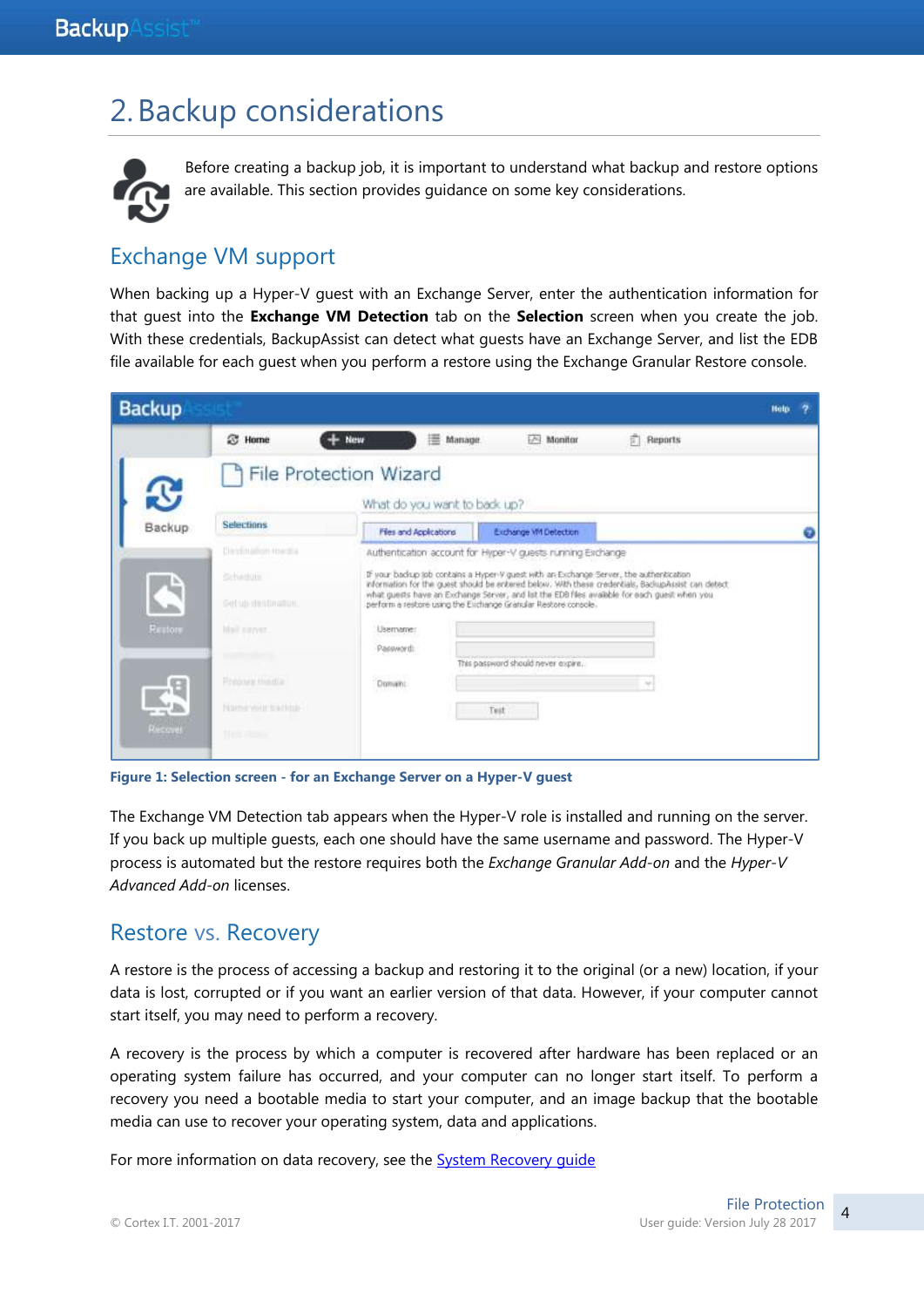# 3.BackupAssist settings



When creating a backup job, there are some global settings that should be configured in BackupAssist. If they are not configured, you will be prompted to complete them during the creation of your first backup. It is recommended that this is done in advance.

<span id="page-5-0"></span>BackupAssist's settings can be entered and modified using the selections available in the **Settings tab.**  Clicking on the *Settings tab* will display the selections as icons. Four of these are used when creating new a backup job and each one is described below:

# Backup user identity

Backup jobs require an administrator account with read access to the data source, and full read-write access to the backup's destination. It is recommended that a dedicated backup account is created for this purpose. The account's details are entered here and your backup jobs will be launched using these credentials. The account's permissions will be validated both when the backup user identity is entered and when the job is executed. If no account is specified or the account has insufficient permissions, the backup job will fail and note the error in the backup report.

A video explaining the creation of a backup user identity can be found on our, [Videos Webpage.](http://www.backupassist.com/education/videos.html)

### <span id="page-5-1"></span>Email server settings

This menu item is used to enter the details of the SMTP server used by BackupAssist to send email notifications. The SMTP server must be configured if you want to have an email *Notifications* step enabled when you create a backup job.

### Email address list

This menu item is used to define and store the email addresses of potential notification recipients. The list will be used to populate the recipient selection screen when configuring an email notification for a backup job. Any email addresses entered during the creation of a new notification are automatically added to the *Email address list*.

### Network paths

This option allows you to enter access credentials for networks, domains and drives that the default account (specified in the *Backup user identity)* does not have access to. Enter or browse to the location and add it to the *Path list*. The *Edit* option will allow you to enter an authentication account, specifically for that path. When you create a backup job to a remote location, that location will be automatically added here.

Having multiple connections to a resource using the same logon credentials can generate a Windows error, such as the **BA260 NAS error**. It is therefore recommended that you avoid having mapped shares on the computer running BackupAssist that are the same as the paths configured in BackupAssist.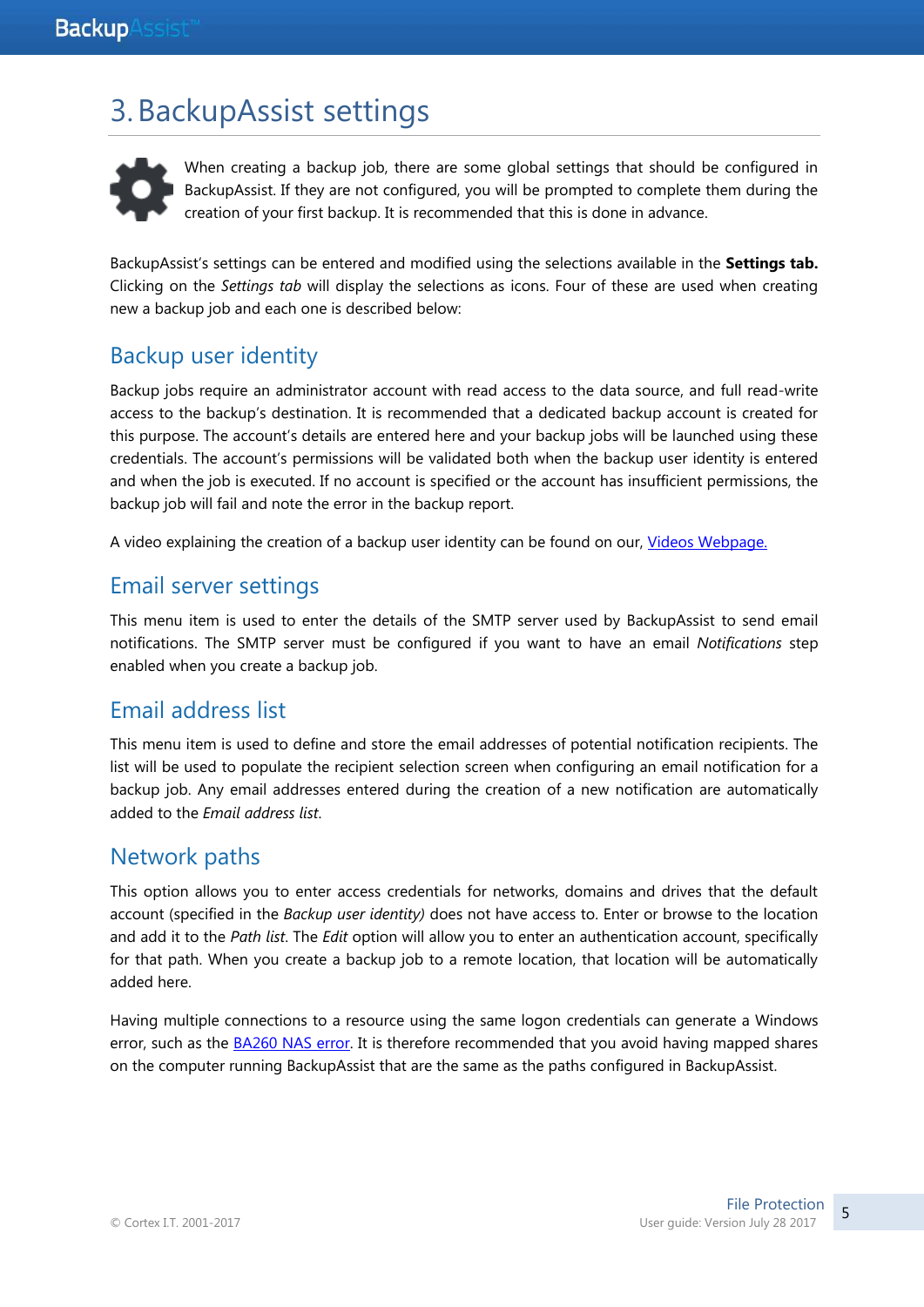# 4.Creating a File Protection backup



The following instructions describe how to create a backup job using BackupAssist File Protection.

Launch BackupAssist and follow the steps outlined below:

- 1. Select the **Backup** tab, and click **Create a new backup Job**
- 2. Select **File Protection**

If this is the first time you have created a backup job, you will be asked to provide a *Backup user identity*. See the section above, [BackupAssist settings,](#page-5-0) for quidance.

3. **Selections**

The selections screen is used to select the data and applications that you would like to back up. Any VSS applications detected will be displayed here as application directory containers.

An **Exchange VM Detection** tab will be available if you are backing up an Exchange VM quest.

Select the volumes, folders, files and applications that you want to back up, and click **Next.**

#### 4. **Destination media**

The destination screen is used to select the type of media that you want to back your data up to. This step's name will change to the media type selected, when you click next.



**Figure 2: File Protection backup – Destination media selection screen**

- a. **Select a device** for your backup destination.
- b. **Select an encryption type** if you want to encrypt your backup.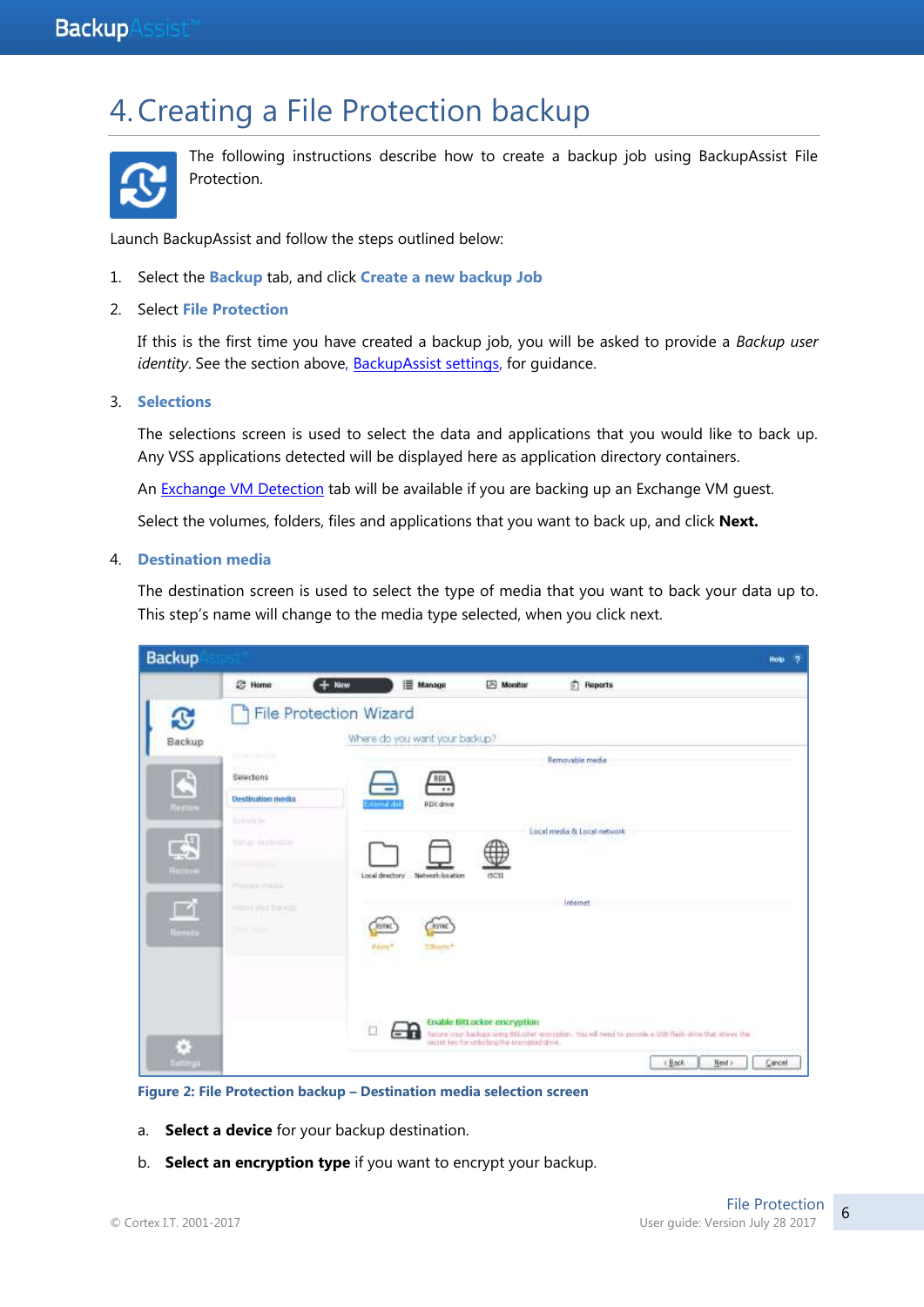BitLocker encryption is available on Windows Server with External disk or RDX drive destinations. BitLocker will encrypt the destination media. To learn more, see our [BitLocker resource page.](http://www.backupassist.com/education/resources/bitlocker-encryption.html)

#### c. Click **Next.**

To back up to an Rsync destination, refer to the [File Protection using Rsync guide.](http://www.backupassist.com/education/v9/backupassist/rsync-protection-guide.html)

#### 5. **Schedule**

This screen is used to select when and how you would like the backup job to run, and how long you would like the backup to be retained for. A selection of pre-configured schedules, called schemes, will be displayed.

- The schemes available will depend on the type of destination media selected in step 4.
- Clicking on a scheme will display information about the schedule used.

Select an appropriate scheme, and click **Next**.

For detailed information on scheduling options and customizations, see the **Backup tab user quide.** 

#### 6. **Set up destination**

This screen is used to configure the location of the media selected in step 4.

The options presented will change with the type of media selected.

If you are using a *Local media & Local network* destination, a *Check destination* button will be available to check your backup destination for possible problems. After the checks have been completed, the results can be viewed by selecting the *Report* link. If you are using *Removable media* destinations, these checks are performed when you select *Prepare* on the *Prepare Media* step.

| <b>Backup</b>                                           |                                                                                                                                             |                                                                                                                                                                                                               |                                                     |                                                | $\overline{2}$<br>Help |
|---------------------------------------------------------|---------------------------------------------------------------------------------------------------------------------------------------------|---------------------------------------------------------------------------------------------------------------------------------------------------------------------------------------------------------------|-----------------------------------------------------|------------------------------------------------|------------------------|
| C<br>Backup<br>凸<br>h.c.<br><b>Restore</b><br><b>GS</b> | $+$ New<br><b>C</b> Home<br><b>File Protection Wizard</b><br>Selections<br>Network location<br>Schedule<br>Set up destination<br>NothEature | E Manage<br>Network location settings<br>Warn when backups exceed   90   16 % of the total capacity of the destination.<br>Server name!<br>Path on server:<br>Network location requires username and password | <b>ES</b> Monitor<br>eg.\ShareName\pubdir1\subdir2\ | 卣<br>Reports<br>WIFS preferred<br>53           |                        |
| Ritcaver<br>◘<br>Riemote<br>÷,<br>Semngs                | <b>Youtever</b> multi-<br>Himse point backlap<br><b>What Head</b>                                                                           | <b>Usemame:</b><br>Pasquordi                                                                                                                                                                                  | Check destination.                                  | Next ><br><back< th=""><th>Cancel</th></back<> | Cancel                 |

**Figure 3: BackupAssist File Protection – Set up destination screen**

Configure your backup destination, and click **Next**.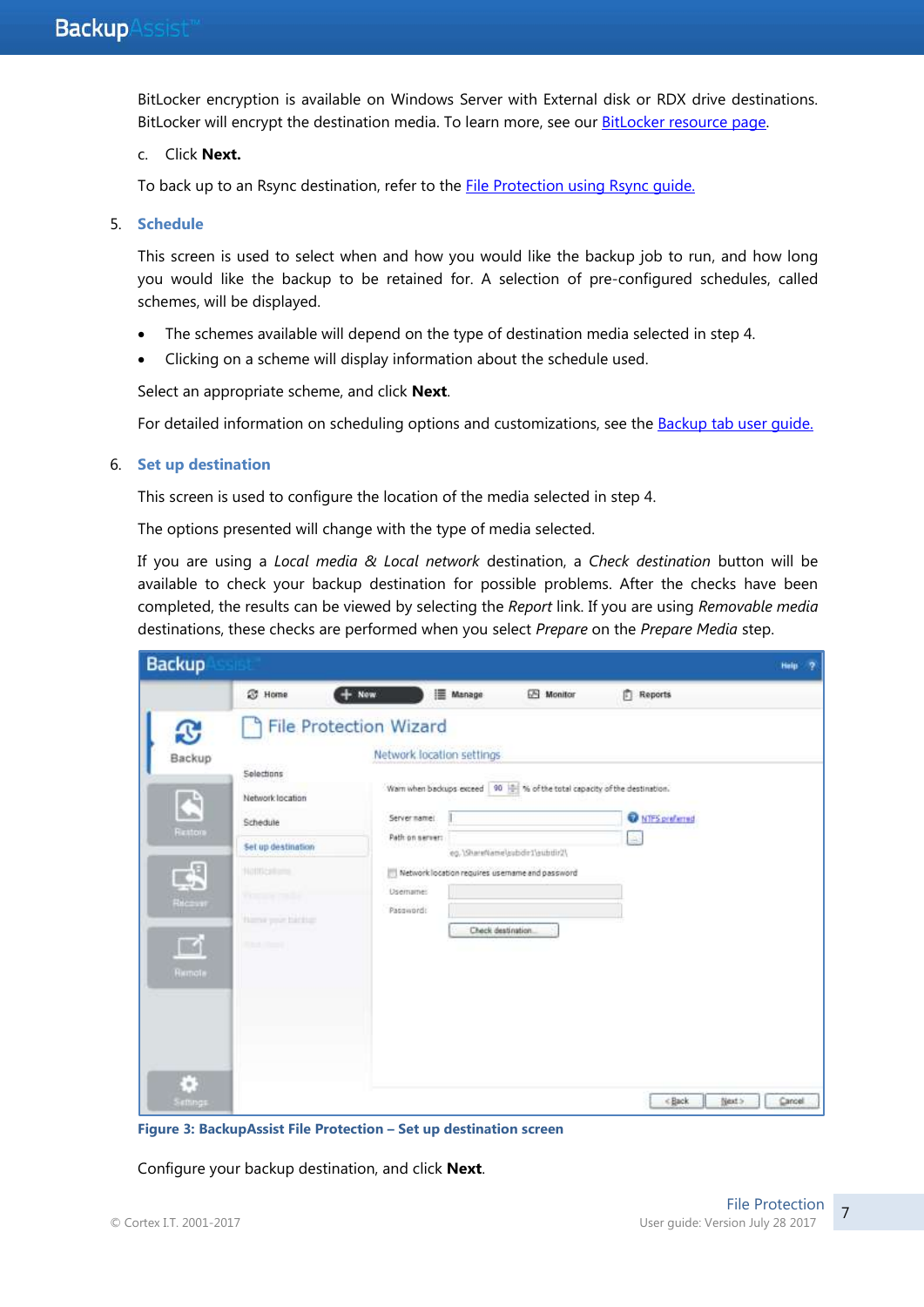- If your media is removable, you can set the media to eject after the backup job has finished.
- If your media is a removable drive, you can select either *Mirror* or *Backup-with-history* for the replication mode. For non-removable media, the mode is determined by the scheme in step 5.

**Note:** It is important that you keep a copy of your password in a safe place, as we cannot retrieve passwords if they are lost or forgotten.

#### 7. **Notifications**

Once a backup job has completed, BackupAssist can send an email to inform selected recipients of the result. This email notification can be enabled during the creation of a backup job, if the mail server has been configured.

To send email notifications, you will need to configure an SMTP mail server for BackupAssist. See the [BackupAssist settings section](#page-5-1) to learn more or the [Backup tab user guide](http://www.backupassist.com/education/v9/backupassist/backup-tab-guide.html) for instructions.

To enable email notifications:

- a. Select, **Add an email report notification.**
- b. Enter recipients into the **Send reports to this email address** field.
- c. Enter recipients into the **Also send reports to this email address** field. You can then select the condition under which the email should be sent, using the drop-down box.

After the backup job has been created, you can modify the notifications by adding and removing recipients, setting additional notification conditions and including print and file notification types.

To learn more about notification options, see the [Backup tab user guide.](http://www.backupassist.com/education/v9/backupassist/backup-tab-guide.html)

#### 8. **Prepare media**

If you selected a portable media device as your backup destination, you will be given the option to prepare and label the media. The label allows BackupAssist to recognize the media and ensure that the correct media is being used on the correct day.

For example, if you put an RDX drive in on Tuesday but it was labelled Wednesday, BackupAssist will warn you that the incorrect media has been detected**.**

To enable media detection:

- a. Select, **Let BackupAssist keep track of your media.**
- b. Select what you would like BackupAssist to do, *if the wrong media is inserted*.
- c. Select what you would like BackupAssist to do, *if new or unrecognized media is inserted*.

BackupAssist will display all removable media that are currently attached, along with a text field and drive designation drop-down box, which can be used to provide a label for the media.

To prepare your media:

- a. Enter the name and drive designation to be used for each media device listed.
- b. Select **Prepare** for each media device listed.

Selecting *Prepare* labels the backup media and adds a link to a *Destination Check report*. The report will advise if any problems were detected with the backup media.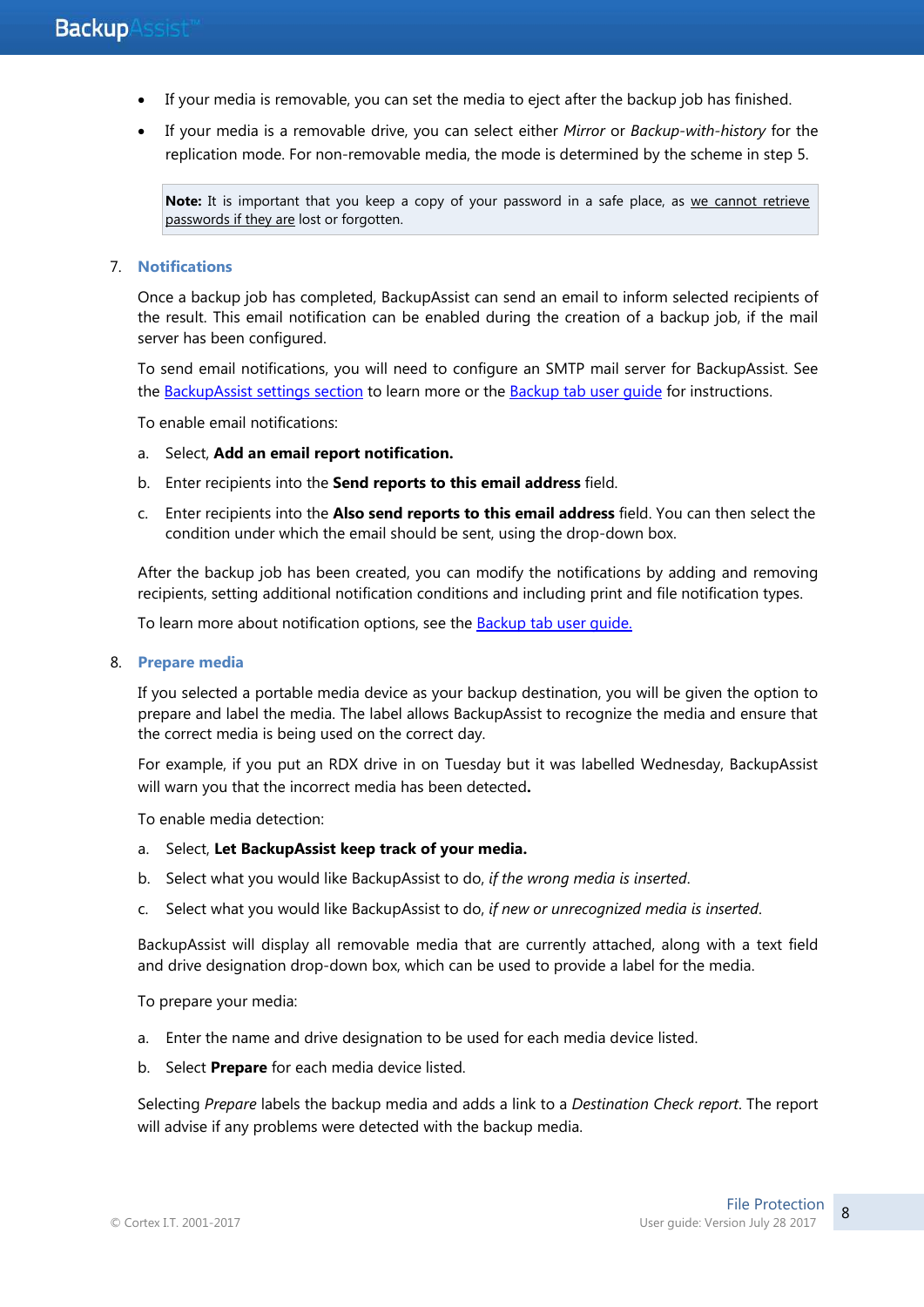| <b>Backup</b>                                        |                                                                                                                                                      |                                              |                                                                                                                                                                                                                                                                                                                                                                                                                                                                                                                                                                                                                                                                                                                                                                                                                                                         |                                                                                  |                                                    | Help                           |
|------------------------------------------------------|------------------------------------------------------------------------------------------------------------------------------------------------------|----------------------------------------------|---------------------------------------------------------------------------------------------------------------------------------------------------------------------------------------------------------------------------------------------------------------------------------------------------------------------------------------------------------------------------------------------------------------------------------------------------------------------------------------------------------------------------------------------------------------------------------------------------------------------------------------------------------------------------------------------------------------------------------------------------------------------------------------------------------------------------------------------------------|----------------------------------------------------------------------------------|----------------------------------------------------|--------------------------------|
|                                                      | <b>25 Home</b>                                                                                                                                       | $+$ New                                      | Manage                                                                                                                                                                                                                                                                                                                                                                                                                                                                                                                                                                                                                                                                                                                                                                                                                                                  | Monitor                                                                          | <b>Reports</b><br>n                                |                                |
| Backup<br>Restors<br><b>Recover</b><br><b>Remote</b> | Selections<br>External disk<br>Schedule<br>Set up destination<br>Notifications<br>Prepare media<br>humi yout books<br><b><i>Report Followsky</i></b> | <b>File Protection Wizard</b><br>⊝<br>A<br>⊟ | Prepare your backup media<br>To ensure that your media rotation strategy is followed, we recommend that you prepare and label your<br>backup media. This allows Backup Assist to take action if wrong, or unrecognized media is detected.<br>Each media can be prepared individually below. Any unavailable media can be prepared later.<br>F. Let BackupAssist keep track of your media<br>BackupAssist will check the media before each backup and take the following action:<br>If the wrong media is inserted:<br>If new or unrecognized media is<br>inserted:<br>Preparation writes an identifying label to each media.<br>bisert or connect each media item included in your current scheme and prepare it separately.<br>New hardware will be automatically detected.<br>Elect media after preparation<br>Week <sub>1</sub><br>Week 2<br>Daily 1 | Do not back up<br>G.<br>Prepare<br>۰<br>G.<br>Prepare<br>۰<br>Gc<br>Prepare<br>۰ | Back up anyway and warn user.<br>Completed, Report | ۰<br>Scan for hardware changes |
| 5<br>samnga                                          |                                                                                                                                                      | ⊖                                            | Daily 2                                                                                                                                                                                                                                                                                                                                                                                                                                                                                                                                                                                                                                                                                                                                                                                                                                                 | G.<br>Prepare<br>۰                                                               | <back< td=""><td>Next &gt;<br/>Cancel</td></back<> | Next ><br>Cancel               |

**Figure 4: BackupAssist File Protection – Prepare media screen**

If you are using BitLocker, refer to the **BitLocker resource page** for disk preparation guidance.

#### 9. **Name your backup**

Provide a name for your backup job, and click **Finish**.

#### **Your File Protection backup job has now been created.**

**Important:** Once a **backup job** has been created, it should be reviewed and run using the *Manage* menu. This menu provides additional options to configure your backup. See the section, File Protection backup [management,](#page-14-0) for more information.

**Important**: Once the *backup* has been created, it should be checked. You can check the backup by performing a manual test restore, or using the **Backup Verification feature.** 

**Please note** that a manual restore is the only way to fully test a backup, and regular manual restores should be part of your backup solution.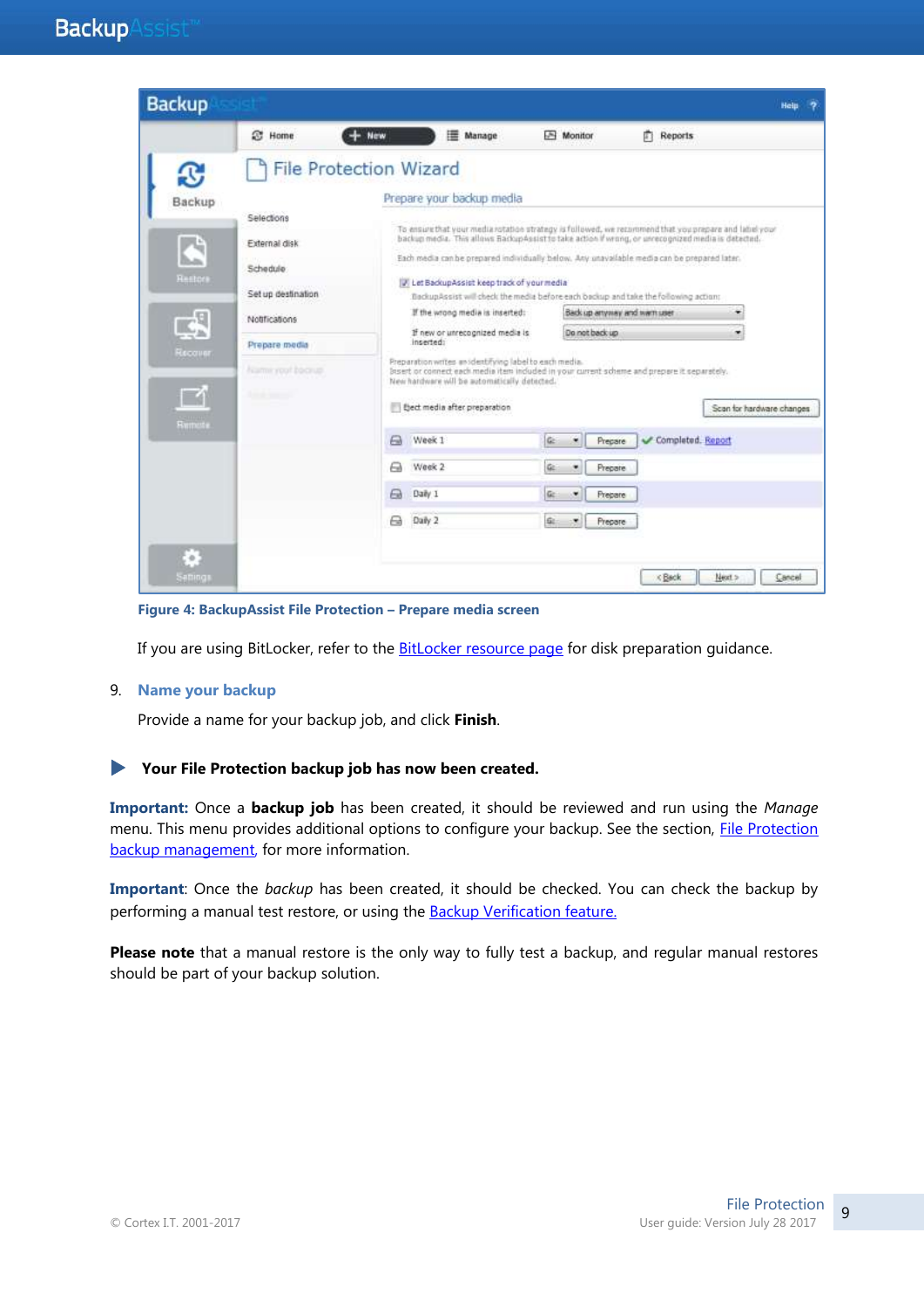# 5.Restoring from a File Protection backup



The Restore tab displays the restore options available. This section provides instructions on how to use the *Local and Network Files* restore option, which is used to restore files and folders and VSS applications that do not have their own specific restore option.

The other restore options are documented in technology specific guides, as follows:

- For *Hyper-V Host File* and *Hyper-V Granular* restore, see the [Hyper-V Protection guide.](http://www.backupassist.com/education/v9/backupassist/hyper-v-protection-guide.html)
- For *SQL Server* and *SQL Point-in-Time* restores, see the [SQL Protection guide](http://www.backupassist.com/education/v9/backupassist/sql-protection-guide.html)
- For *Exchange Server* and *Exchange Granular* restores, see the [Exchange Protection guide](http://www.backupassist.com/education/v9/backupassist/exchange-protection-guide.html)

To restore data from a **File Protection** backup, follow these steps:

#### 1. **Select the Restore tab**

The *Restore tab* has a *Home page* and a *Tools page*. The *Home page* is the default page and the recommended starting point for performing a restore. The *Tools page* should only be used by experienced administrators or users being assisted by technical support.

#### 2. **Select Local and Network Files**

This will display the volumes backed up by this installation of BackupAssist. It can also show backups from other machines added using the *Discover Backups* button, which is explained below.

Expand a volume to display all of the backups available for that volume. There are tabs above each volume's backup list to help locate the required backup.

- The *Last 7 days* and *Last 30 days* tabs can be used to display the backups within those ranges.
- The *Custom* tab allows you to select a specific date range and display backups for that period.



**Figure 5: Restore tab – backup selection**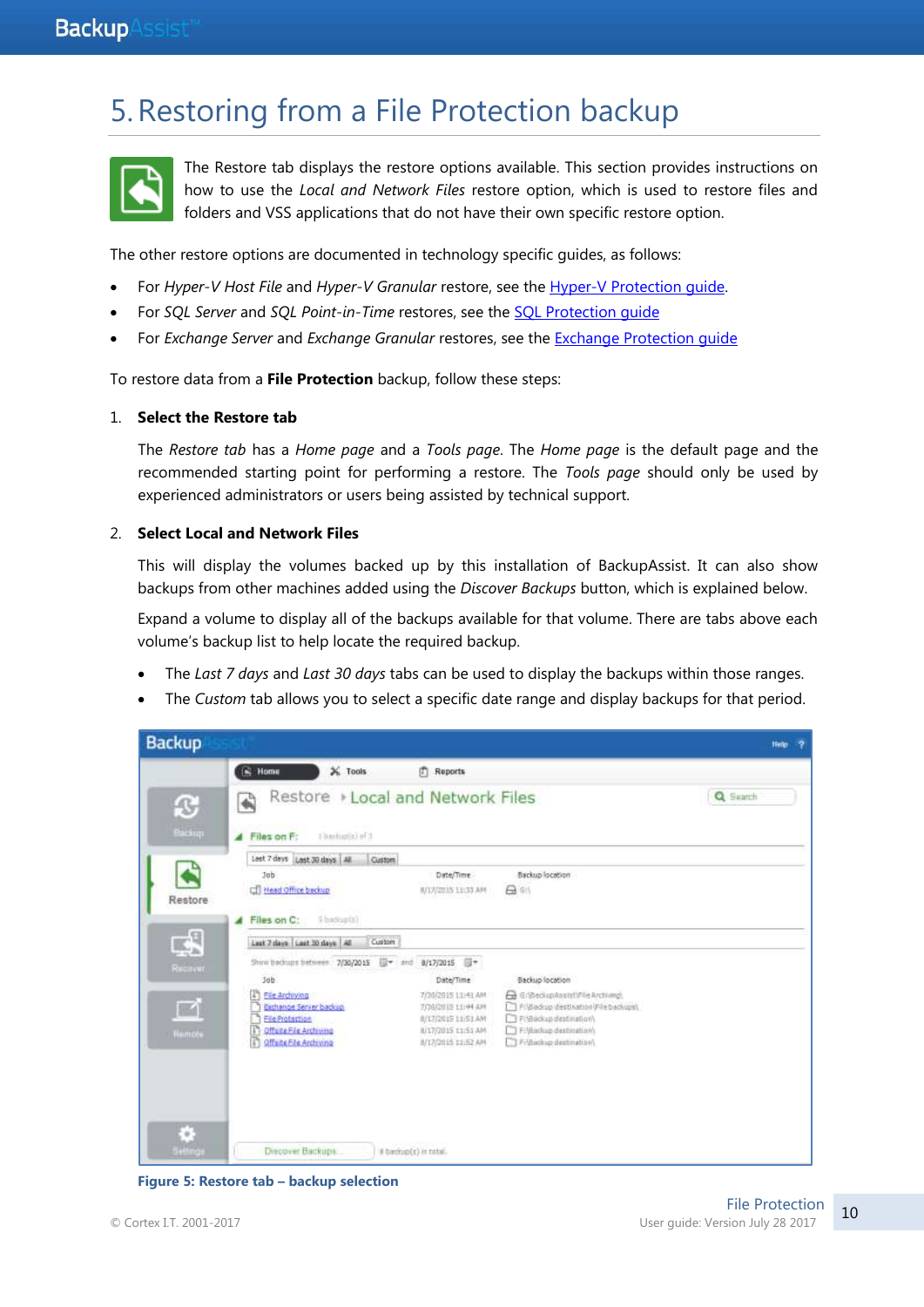The **Search** button allows you to locate files to restore across multiple backups. When you select Search, the Restore console will display the Search page.

|                                       |                                              |                                         |                                              |                                                                                                                                         |         | Help |
|---------------------------------------|----------------------------------------------|-----------------------------------------|----------------------------------------------|-----------------------------------------------------------------------------------------------------------------------------------------|---------|------|
| $\leq$ Home                           | $X$ Tools                                    | <b>FT</b> Reports                       |                                              |                                                                                                                                         |         |      |
| Local and Network Files > Search<br>大 |                                              |                                         |                                              |                                                                                                                                         |         |      |
| 29.4729<br><b>4</b> Backups           |                                              |                                         |                                              |                                                                                                                                         |         |      |
| Filter by                             |                                              |                                         |                                              |                                                                                                                                         |         |      |
| V John:<br>8 of #                     | Waldoss                                      | $\left\vert -\right\vert$ and 7/ 6/2016 | EH.                                          | Fiare backup, File Servar, Exchange backup, File Protection, File Archiving, Offsite Backup, Offsite File Archiving, Head Office backup |         |      |
| Backup data: batween                  |                                              |                                         |                                              |                                                                                                                                         |         |      |
| Search                                | Completed in 00:00. Backgoo with results: 10 |                                         |                                              |                                                                                                                                         |         |      |
| $+$ txt<br>Search for:                |                                              |                                         |                                              |                                                                                                                                         |         |      |
| [iii] Created:<br>Batory              | B.<br>7/ 7/2016                              |                                         |                                              |                                                                                                                                         |         |      |
| Madified: Before                      | ii -<br>7/ 7/2036                            |                                         |                                              |                                                                                                                                         |         |      |
|                                       |                                              |                                         |                                              |                                                                                                                                         |         |      |
| V Sze<br>Bigger than                  | 5,000                                        | + bytes                                 |                                              |                                                                                                                                         |         |      |
| Limit results per backup              | 樹<br>10 <sup>1</sup>                         |                                         |                                              |                                                                                                                                         |         |      |
|                                       |                                              |                                         |                                              | Search                                                                                                                                  |         |      |
|                                       |                                              |                                         |                                              |                                                                                                                                         |         |      |
|                                       |                                              |                                         |                                              |                                                                                                                                         |         |      |
|                                       |                                              |                                         |                                              |                                                                                                                                         |         |      |
| File Server @ 6/24/2016 1:44 PM       |                                              |                                         | Food Her 10, directories: Elimine available) |                                                                                                                                         |         |      |
| Name                                  |                                              | <b>Size Created</b>                     | <b>Nodified</b>                              | Location                                                                                                                                |         | ×    |
| IT lowres txt                         | 50700                                        | 2013-12-31 10:13                        |                                              | 2009-05-28 14:55 ft Backup Destination C/Dell'Onters'C/DR3/Graphi                                                                       |         |      |
| license.bit                           | 22644                                        | 2013-12-31 30:13                        |                                              | 2009-05-28 14:55 F/@adup Destination\C\Dell'Drivers\CJDR8\Graphi                                                                        |         |      |
| learne bit                            | 48296                                        |                                         |                                              | 2013-12-31 10:13 2009-05-28 14:54 F: Backup Destmation C (Def Drivers/C3DR8/Graphi                                                      |         |      |
| ilowned tut                           | 40996                                        | 2013-12-31 30:13                        |                                              | 2009-05-20 14:51 f: Beckup Destination C Del Dmiers C XX8 Graphi                                                                        |         |      |
| license, bit                          | 49306                                        | 2013-12-31 10:13                        |                                              | 2009-05-28 14:54 F:\Backup Destination\C\DeFDrivers\C3DR8\Graphi                                                                        |         |      |
| <sup>FT</sup> license, txt            | 33060                                        |                                         |                                              | 2013-12-31 10:13 2010-04-29 10:27 F: Backup Destination (C)DeF(Drivers)CJDR8/Graphi                                                     |         |      |
| license, bit                          | 35086                                        |                                         |                                              | 2013-12-31 10:13 2009-05-28 14:53 P: Backup Destination C/Dell'Drivers/C/DRS/Graphi                                                     |         |      |
| TI Sneow, tut                         |                                              |                                         |                                              | 46976 2013-13-31 10:13 2009-05-28 14:51 F Wack in Destruction C VielDrivers/C DRAVGords                                                 |         |      |
| Selected For regions in               |                                              |                                         |                                              |                                                                                                                                         | Restore |      |
|                                       |                                              |                                         |                                              |                                                                                                                                         |         |      |

**Figure 6: Restore Tab – Search page**

- a) The *Backups* section allows you to use the *Jobs* Filter, to limit the search to specific backup jobs. You can also use the *Backup Date* filter search within a specified date range.
- b) The *Search* section is used to enter a search term associated with the name of the file you want to find. The *Search for* field will take the string provided and search for occurrences of that string within a file or directory name. The results of the search are displayed by backup.

To refine the search, use the Created, Modified and Size options. Ticking any of these options will activate a drop down list of variables to select from. For Created and Modified, you can select a date using the Calendar selection fields. For Size, you can select the file size in bytes.

The **Discover Backups** button allows you to browse for backup catalogs created by deleted jobs and other servers. Selecting those backups will add them to the list of available backups.

| <b>Discover Backups</b>                                                       |           |                        | <b>Backup</b> |
|-------------------------------------------------------------------------------|-----------|------------------------|---------------|
| The following backups will be made available in the Restore and Recover tabs: |           |                        |               |
| Show backups made by existing jobs: 13                                        |           |                        |               |
| Show backups made by deleted jobs: 1                                          |           |                        |               |
| Show manually added backups: 0                                                |           |                        |               |
| Job                                                                           | Date/Time | <b>Backup location</b> |               |
|                                                                               |           |                        |               |
|                                                                               |           |                        |               |
|                                                                               |           |                        |               |
|                                                                               |           |                        | Cancel<br>ОК  |

#### **Figure 7: Discover Backups**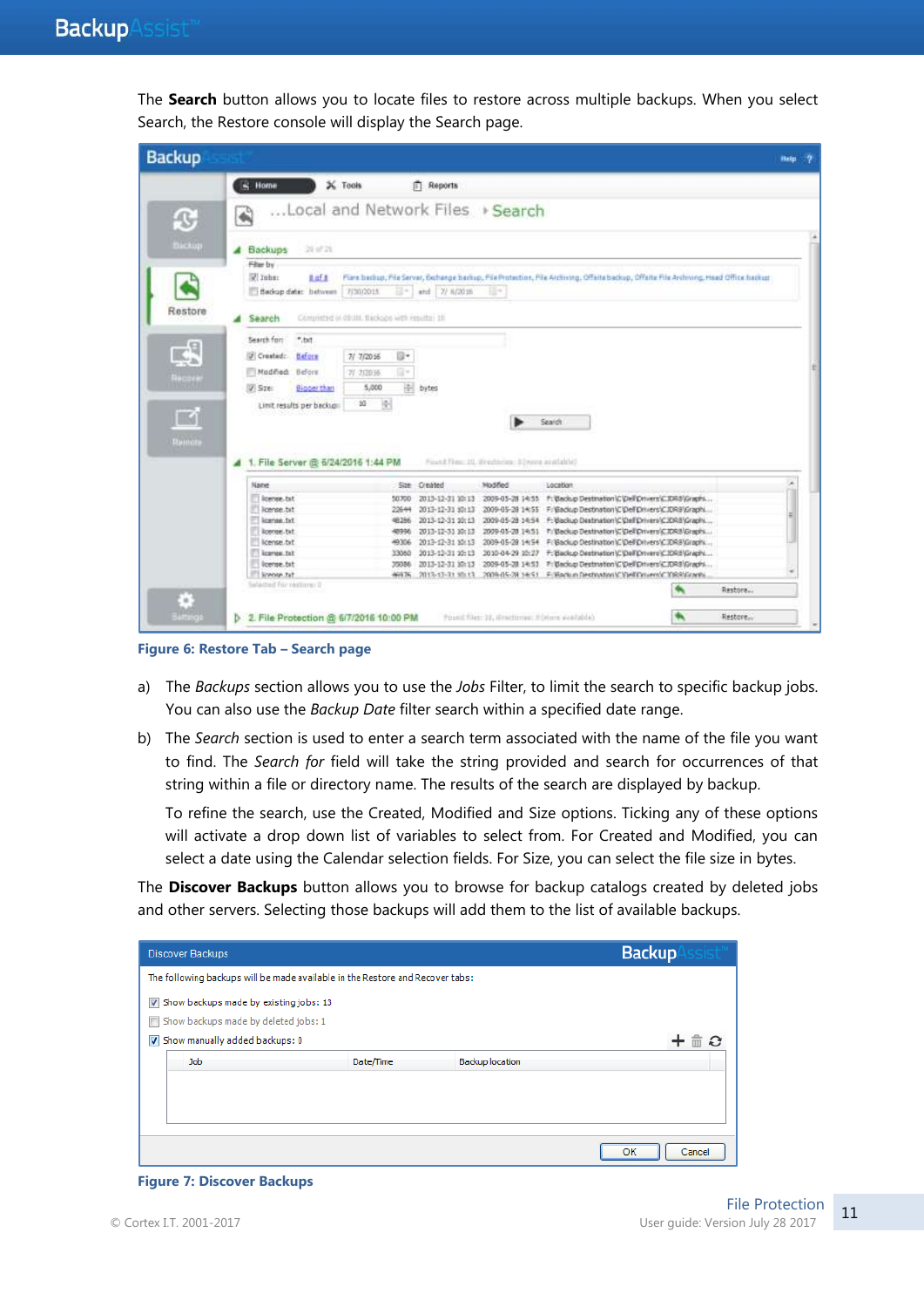#### 3. **Select the backup that you want to restore from**

Clicking on a backup's name will open the *Integrated Restore Console (IRC)*. The *Integrated Restore Console* is used to select the data to be restored, where to restore it to and the restore conditions.

#### 4. **Select the files, folders or applications that you want to restore**

- Use the left pane to locate and select the data that you want to restore.
- The right pane will display the contents of the folder selected in the left pane.

| <b>Backup details</b>                                        |                                         |                                                                                                                                                                                                       |                                                              |                     |
|--------------------------------------------------------------|-----------------------------------------|-------------------------------------------------------------------------------------------------------------------------------------------------------------------------------------------------------|--------------------------------------------------------------|---------------------|
| <b>File Protection</b><br>Job:                               | Media:<br>Mirror                        |                                                                                                                                                                                                       |                                                              |                     |
| 8/18/2015 4:20 PM<br>Date:                                   | Backup location: F:\Backup Destination\ |                                                                                                                                                                                                       |                                                              |                     |
| 1. What to restore                                           |                                         |                                                                                                                                                                                                       |                                                              |                     |
| C:) Local Disk (C:)<br><b>E</b>                              |                                         | Name                                                                                                                                                                                                  | <b>Type</b>                                                  | <b>Size</b>         |
| □ Test backup source<br>$\Box$ $\Box$ File Store<br>graphics |                                         | graphics<br>Abackupassist_installation_userguide.pdf<br>Abackup_tab_userguide.pdf<br>centralized_monitoring_console_userguide.pdf Adobe Acrobat D 944 kB<br>Aexchange_granular_restore_quickstart.pdf | Adobe Acrobat D<br>Adobe Acrobat D<br>Adobe Acrobat D 542 kB | $483$ kB<br>1.20 MI |
|                                                              |                                         | $\overline{ }$<br>m.                                                                                                                                                                                  |                                                              |                     |
| 2. Where to restore                                          |                                         |                                                                                                                                                                                                       |                                                              |                     |
| To specific location<br>▼                                    | <b>F:\Restore Destination\</b>          |                                                                                                                                                                                                       |                                                              | Browse              |
|                                                              | Overwrite existing files                |                                                                                                                                                                                                       |                                                              |                     |
|                                                              | Restore NTFS security attributes        |                                                                                                                                                                                                       |                                                              |                     |
|                                                              |                                         | Take ownership of restored files (as CORTEXITVr)                                                                                                                                                      | Restore                                                      | Close               |

**Figure 8: Integrated Restore Console**

#### 5. **Select Where to restore the data to**

Follow these steps to select the restore destination and restore options:

- a) Under *Where to restore* select *To original location* or *To Specific location*.
- b) Use the *Browse* button to locate and select the restore destination.
- c) Use the drop down box to set the overwrite rules. The overwrite rules will apply if the files being restored encounter files with the same name in the restore destination.

You can select:

- *Overwrite existing files* The restored files will overwrite files in the restore destination.
- *Do not overwrite existing files* The restored files will not overwrite files in the restore destination. This means the files will not be restored.
- *Only overwrite older files* If a source file has changed since the backup was made it will not be overwritten.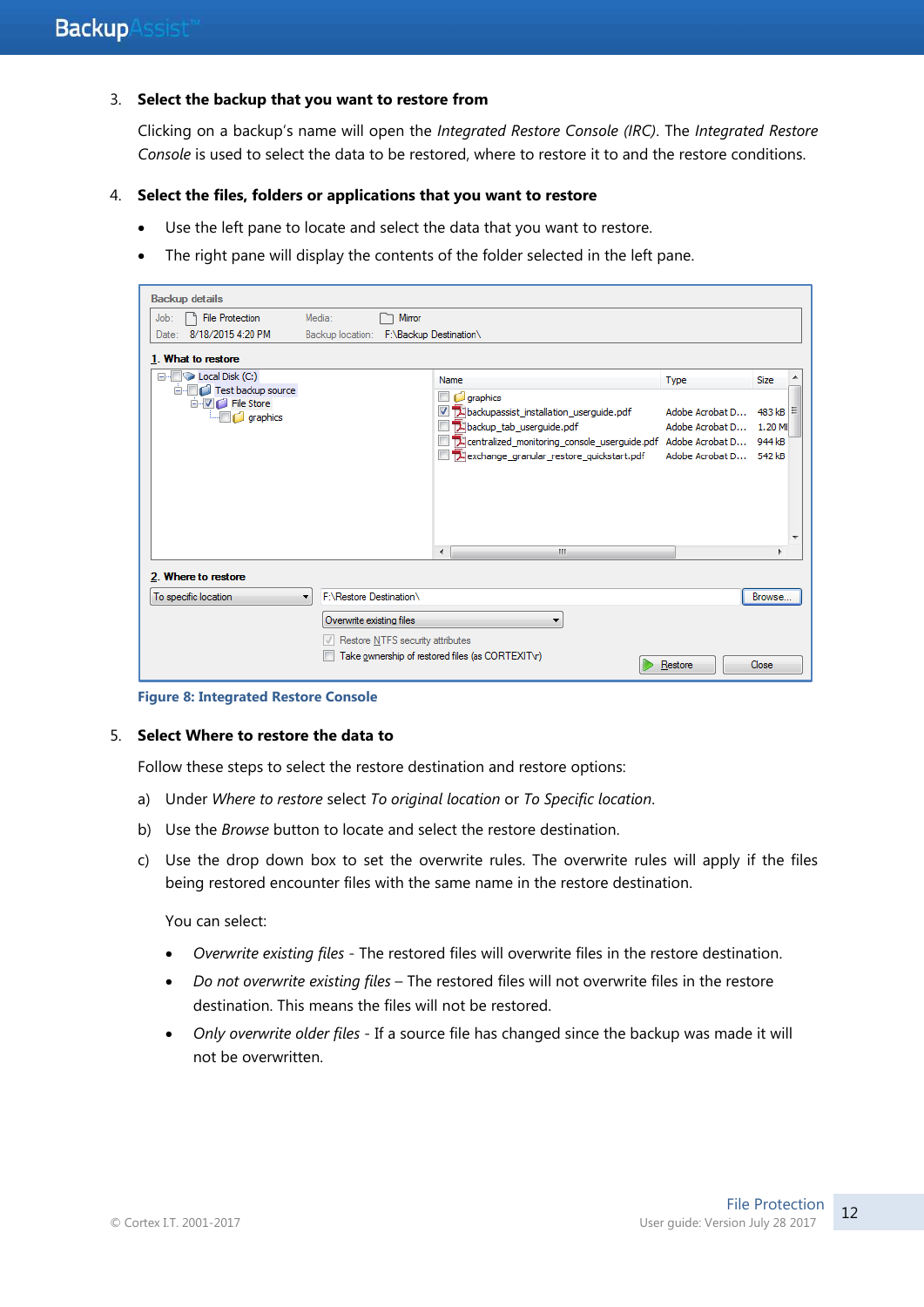d) Review the *Restore NTFS security attributes* option

If you select this option, the NTFS security attributes the file had when it was backed up will be retained when the file is restored. The NTFS security attributes can be viewed in the Security tab on the file's Properties

e) Review the *Take ownership of restored files* option

Selecting the *Take ownership of restored files* tick box will give the current user ownership of the restored files. The user is shown to the right of the text box description.

#### 6. **Select Restore**

When you select the *Restore* button, the restore process will begin. The *Integrated Restore Console*  will display information about the restore job and provide status updates as the job runs.



**Figure 9: Integrated Restore console – restore monitor**

Selecting *List all processed files and folders …* will open notepad and display a list of the files restored, including their full path.

#### **Encrypted backups**

If your backup is encrypted, you'll be prompted for the encryption password when the restore job tries to access the backup. It is important that you keep a copy of your password in a safe place, as we cannot assist you with opening password encrypted files if your password is lost or forgotten.

If you encrypted the backup using BitLocker, you can use the password or encryption key to unlock the drive by connecting the flash drive. BackupAssist will use the key to unlock the drive that you are restoring from. You will not be prompted to do anything other than the normal restore steps.

#### 7. **Select Done**

Once the restore has finished, selecting *Done* will return you to the main UI.

#### **Your File Protection restore has now been completed**

**Helpful hint:** If you do not have BackupAssist installed and need to restore a *File Protection* backup, you can browse to the location of your backup using Windows Explorer and copy the required files to any location, as long as the files are not encrypted.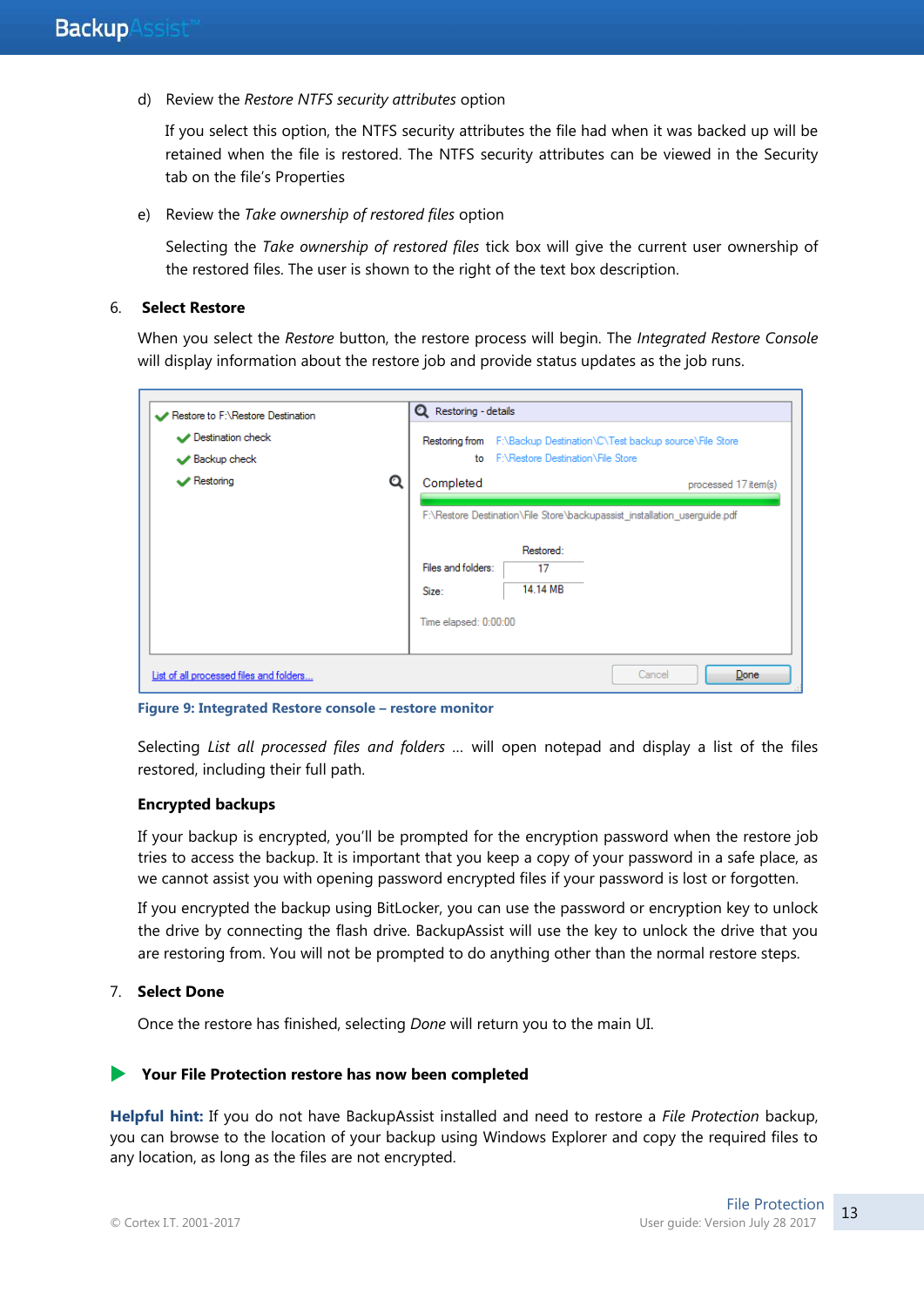# <span id="page-14-0"></span>6. File Protection backup management



Once you have created a backup job, you can modify the settings and access advanced configuration options using the *Manage* menu.

To access the backup management screen:

- 1. Select the BackupAssist, **Backup tab** and **Manage** from the top menu.
- 2. Select the backup job you want to modify, and select **Edit.**
- 3. Select the required configuration item on the left. Key configurations are described below.

### Manually running a backup job

All new and modified backup jobs should be manually run to ensure they work as intended.

- 1. Select the backup job, and select *Run*.
- *2.* You will be prompted to *Rerun a past backup* or to *Run a future backup now.*
- 3. When the backup job starts, the screen will change to the *Monitor* view.
- 4. Once the backup has been completed, select the *Report* button and review the results.

### Destination: Enabling single-instance store

*Removable media backups* created with the *Backup-with-history* mode selected can be configured to use *single-instance store*, so that only one unique copy of each file is stored on the backup destination. Single-instance store is enabled by default. Backups cannot use single-instance store when the backup is saved on a ReFS formatted destination (e.g. Windows Server 2012).

To modify this setting:

- a. Select **Destination** from the left menu and expand **Replication Mode Options**.
- b. Check the option, **Use the single-instance store**.



**Figure 10: Manage backup – Removable media, destination screen**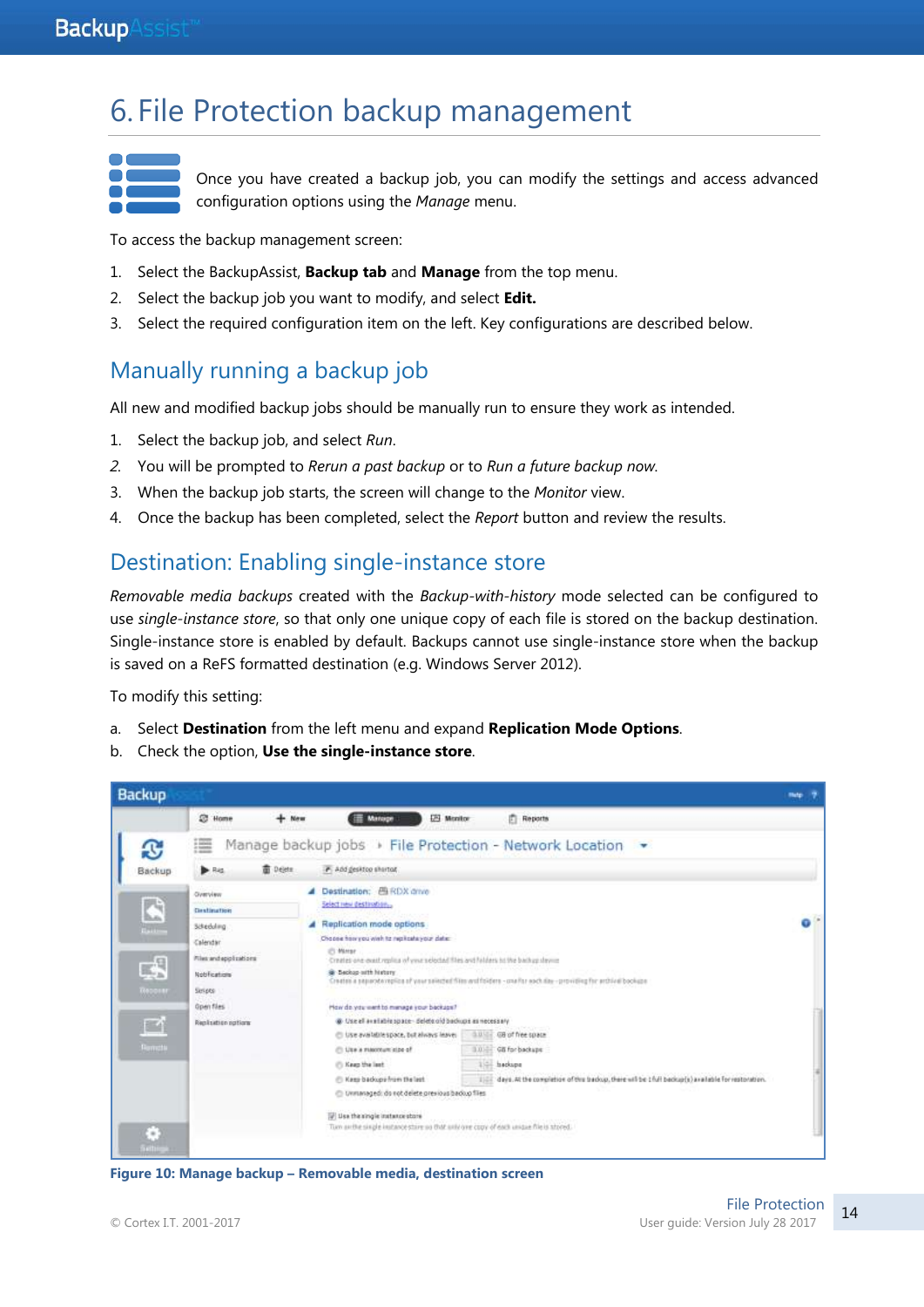# Scheduling

Selecting *Scheduling* will display the **Scheduling options.** You can use this screen to change the default time and days of your scheme's daily backups. If you selected a scheme with archive backups (e.g. weekly, monthly), you can specify when each archive backup will run. The current scheme is shown, along with two pop-up menus: *Select a new schedule* and *Customize schedule*.

**Select a new Schedule:** This will display the pre-configured backup schemes that you chose from during the creation of your backup job. The selections available will depend on the type of destination media you have selected. You can select a different scheme using this option.

**Customize schedule:** This selection can be used to modify each backup within your current schedule. The customizations available will depend on the type of backup media used. For File Protection backups, the *Method* field can only be set to *Automatic*. This is because single-instance store provides the benefit of incremental backups in a full backup format. This technology is managed by BackupAssist and does not require further modification.

For additional information on the *Scheduling* screen, please refer to the [Backup tab user guide](http://www.backupassist.com/education/v9/backupassist/backup-tab-guide.html)

# Files and applications

If your backup job contains a Hyper-V guest with an Exchange Server, the authentication information for the guest should be entered into the **Exchange VM Detection** tab. Select the **File and applications** > **Exchange VM Detection** tab.

With these credentials, BackupAssist can detect what guests have an Exchange Server, and list the EDB file available for each guest when you perform a restore using the Exchange Granular Restore console

The Hyper-V process is automated but the restore requires both the *Exchange Granular Add-on* and the *Hyper-V Advanced Add-on* licenses.

| <b>Backup</b>                                                                    |                                                                                                                                          |                                                                                                            |                                      |                                                                                                                                                                                                                                                                                                                                                                                                                                                                                                                                                                   |      |      | Help:                                                                      | ಾ |
|----------------------------------------------------------------------------------|------------------------------------------------------------------------------------------------------------------------------------------|------------------------------------------------------------------------------------------------------------|--------------------------------------|-------------------------------------------------------------------------------------------------------------------------------------------------------------------------------------------------------------------------------------------------------------------------------------------------------------------------------------------------------------------------------------------------------------------------------------------------------------------------------------------------------------------------------------------------------------------|------|------|----------------------------------------------------------------------------|---|
| Ø                                                                                | <b>Q</b> Home<br>$+$ New<br>這                                                                                                            | <b>III</b> Manage                                                                                          |                                      | ES Monitor<br>F Reports<br>Manage backup jobs » File Protection - Network Location .                                                                                                                                                                                                                                                                                                                                                                                                                                                                              |      |      |                                                                            |   |
| Backup                                                                           | <b>商 Delate</b><br><b>D</b> Rit<br>Overview                                                                                              | <b>El Propara media</b><br>Files and applications                                                          | P Add desktop shortest<br>Exclusions | Eichange VM Detection                                                                                                                                                                                                                                                                                                                                                                                                                                                                                                                                             |      |      |                                                                            |   |
| $\mathbf{E}$<br>Restore<br>国<br>Receiver<br>◘<br>Remate<br>Ξ<br><b>Sattings:</b> | <b>Destination</b><br>Scheduling<br>Calendar<br>Files and applications.<br>Notifications<br>Scripts<br>Gpen files<br>Replication options | 0 3 3 3 40<br>由 / Work<br>ill in temp<br>iii - Holacs<br><b>由 学 Work or 由 D</b><br><b>B</b> 7 \$ Sq Server |                                      | ○ Befresh Scheck selections (2) Add network path 田 Estimate size<br><b>Name</b><br>Li Mecyde Bin<br>A SHead office<br>C enalysis<br>Li Apps<br><b>L'EADGP</b><br><b>C</b> backup ide<br><b>Becker</b><br>BAKEGR data<br>Li Config Mai<br><b>ED C. Daily backups</b><br>U Gil Date to backup<br>La deschvation<br>Debugger.6.4.4.x86<br><b>Diddef</b><br>G Officers<br><b>Ci Exchange</b><br>Cirán Share<br><b>Ciries</b><br><b>Bi</b> Callinted<br><b>ED Citats</b><br>Ci Mal archive.<br>MSOCatte<br><b>Littlew folder</b><br><b>D</b> Cottenbuers<br>Li Pertogs | Type | Size | <b>Q<sub>4</sub> Key</b><br>Lest roothed<br>Cancel<br><b>Apply charges</b> |   |

**Figure 11: Manage backup jobs screen – File and applications option**